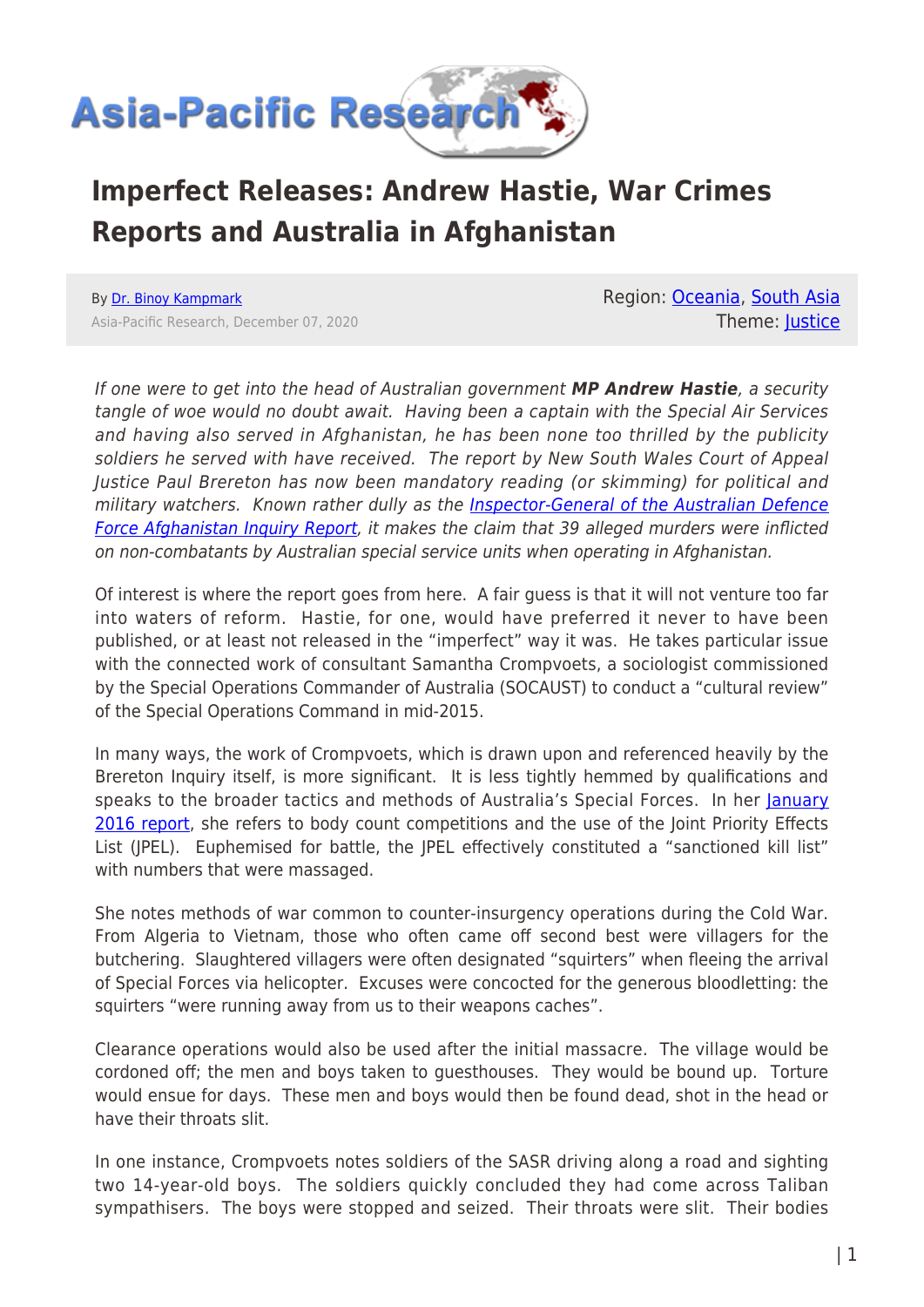were bagged and discarded in a river. Such occurrences were not infrequent; Special Force soldiers would commit such unsanctioned killings as a means of bonding, to "get a name for themselves".

The death of the two Afghan boys has now become the stuff of diplomatic provocation. On November 30, Chinese Foreign Ministry spokesman **Zhao Lijian** [tweeted a mocked up](https://twitter.com/zlj517/status/1333214766806888448) [image](https://twitter.com/zlj517/status/1333214766806888448) of an Australian soldier ready to apply a blood soaked knife to the throat of an Afghan boy, holding a lamb. "Shocked by murder of Afghan civilians & prisoners by Australian soldiers. We strongly condemn such acts & call for holding them accountable."

This was too much for Australian **Prime Minister Scott Morrison**, who took issue with its repugnance. But for Hastie, it went further. Australia, he claimed in his **[speech](https://parlinfo.aph.gov.au/parlInfo/search/display/display.w3p;query=Id%3A%22chamber%2Fhansardr%2F11b18738-de56-4d82-82f6-2c10fddd6b2b%2F0177%22)** to fellow parliamentarians on December 3, had let its guard slip. His springboard was [an opinion](https://www.dailytelegraph.com.au/news/opinion/alan-jones-scott-morrison-gave-china-the-opening/news-story/caec157dc262a86f4eb3ea0f7f1f054f) [piece](https://www.dailytelegraph.com.au/news/opinion/alan-jones-scott-morrison-gave-china-the-opening/news-story/caec157dc262a86f4eb3ea0f7f1f054f) by Alan Jones, that most opinionated of broadcasters, less focused on the tweeted image than the prime minister's reaction to it. "When will you," bellowed Jones, "apologise for your language and that of your Generals that condemned all our men in Afghanistan, the best of the best, to the charge of criminal behaviour from a report you haven't read and before any of them have access to the full weight of the law?'

For Jones, innocence had been impugned by Australia's political and military leaders. China has simply furnished the Morrison government with suitable headlines of distraction, to "have them off the hook" even as Australia's soldiers were being defamed.

Hastie's speech advanced a few points. He spoke approvingly of Morrison's response to Beijing. He then embraced a tactic of minimisation: the alleged atrocities were localised. select. Australia was "seeking to be honest and accountable for alleged wrongdoing by a small number of individuals entrusted to wear our flag." He also attacked the work of Crompvoets and the author herself. He grounds of contention were various: the appearance of the author on 60 Minutes four days prior to the release of the Brereton Report; the leak of her report two weeks prior to the publication of the Inquiry's findings; the decision to release the unredacted Crompvoets report alongside the redacted Brereton Report.

"The Crompvoets report detailed unproven rumours of Australian soldiers murdering Afghan children. It may have prompted the Brereton Report, but its evidentiary threshold was far lower. The Brereton report neither rules these rumours in or out. So why are they out in the open for our adversaries to use against us?" Doing so had "undermined public confidence in the process and allowed the People's Republic of China to malign our troops."

Hastie's speech has a throbbing subtext: containment. Despite professing a belief in the rule of law and transparency, the overwhelming sense from the politician who chairs the Parliamentary Joint Committee on Intelligence and Security is that the Inquiry should have been kept indoors. Such bloodied laundry should never have been aired. That, at the very least, would have avoided public discussions about the egregious methods of Australia's elite warriors, and the decisions behind deploying them in the first place.

\*

Note to readers: please click the share buttons above or below. Forward this article to your email lists. Crosspost on your blog site, internet forums. etc.

*Dr. Binoy Kampmark* was a Commonwealth Scholar at Selwyn College, Cambridge. He